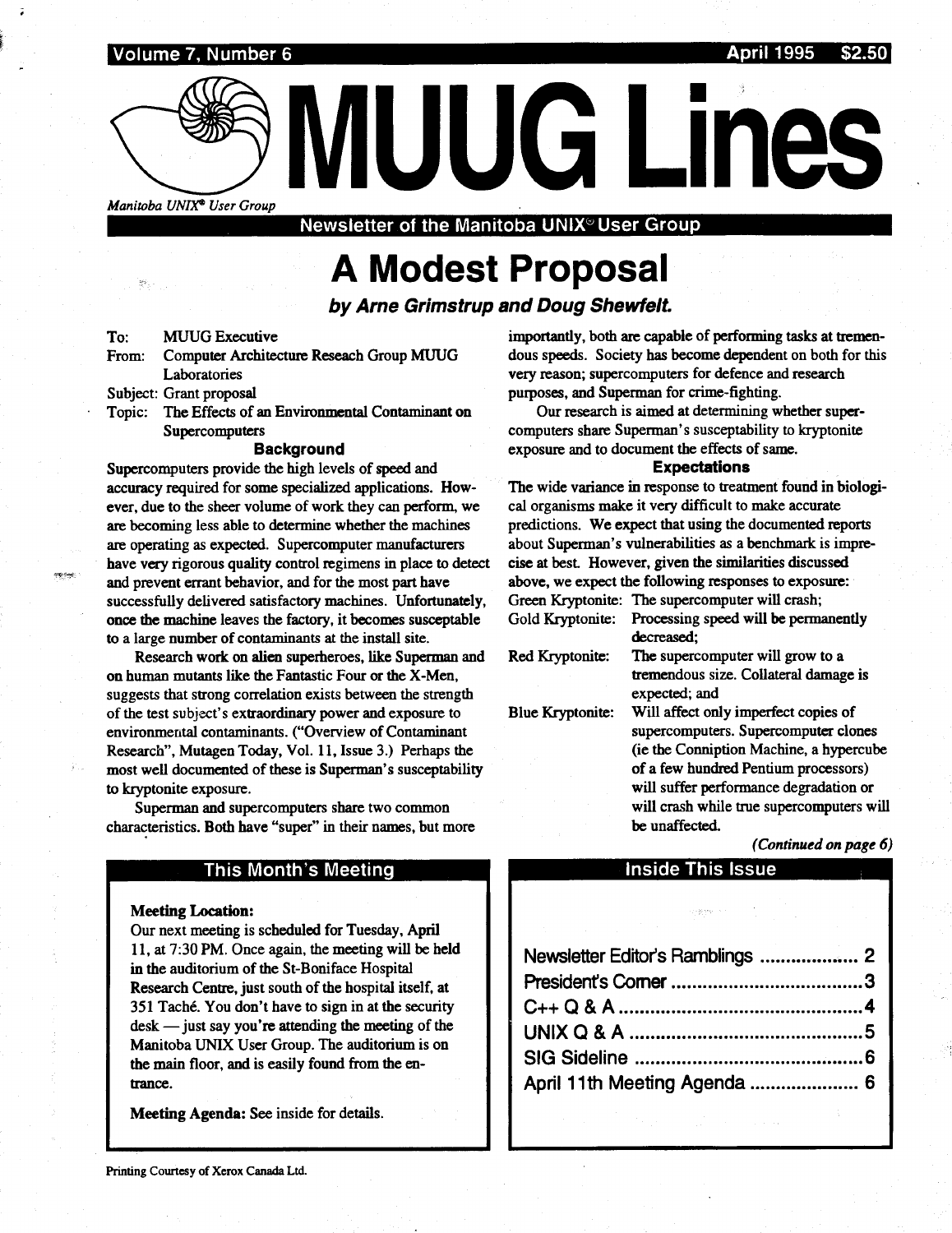#### RAMBLINGS

## Can't be Invented Here Syndrome

#### By Andrew Tauzzi

Imagine that you're the IS manager of a large corporation (some of you may not have to imagine). A request lands on your desk to design and build a moderately complex computerized widget system. A few years ago this would have been easy, but today you have less staff, less time, and more complex systems. What do you do?

 

殿

.<br>Manggunia

The current knee-jerk trend is to immediately outsource the whole project from start to finish. In this way, you don't take up any of your resources, and have less blame if the system doesn't work out. You will be following the company line, derived from countless hours of research.

Your company spent a large amount of money on business consultants last year, and the final reports said that outsourcing was good. Really? Wow! Imagine that  $$ consultants said that consulting was good. That's like asking Bill Gates what operating system your company should use!

#### What is the Solution?

Employees are the most important asset in your company . More important than the product you are making, and certainly more important than consultants. Without their drive for success and loyalty, your company would soon be worthless. Employees, like all other company assets, require

#### The 1993-1994 Executive

| <b>President:</b>         | <b>Bary Finch</b>       | $(W)$ 934-1690 |
|---------------------------|-------------------------|----------------|
| Vice-President:           | Rob Wright              | (W) 488-5175   |
| Treasurer/Secretary:      | Doug Shewfelt           | (W) 986-3748   |
| <b>Publicity Director</b> | Rory Macleod            | $(W)$ 488-5168 |
| Programs:                 | Doug McLean             | (W) 985-1643   |
| <b>Mailing List:</b>      | <b>Roland Schneider</b> | 1-204-785-9179 |
| Membership Sec.:          | <b>Roland Schneider</b> | 1-204-785-9179 |
| Newsletter editor:        | <b>Andrew Trauzzi</b>   | (W) 986-3898   |
| Past President            | Susan Zuk               | (W) 989-3530   |
| Information:              | <b>Bary Finch</b>       | $(W)$ 934-1690 |
|                           |                         | (FAX) 934-1308 |
| (or)                      | <b>Andrew Trauzzi</b>   | (W) 986-3898   |
|                           |                         | (FAX) 586-8567 |
|                           |                         |                |

#### Advertising Rates

| <b>Quarter page</b>  | \$50  |
|----------------------|-------|
| Half page            | \$75  |
| Full page            | \$100 |
| $Insert (1-4 pages)$ | \$100 |

Above prices are per issue. The first ad is charged at the full price; each successive month is 1/2 price.

Ad copy must be submitted by the final copy deadline for an issue (usually 3 weeks prior to the monthly meeting) in a format acceptable to the editor. (Please make arrangements with editor beforehand.)

Internet E-mail: editor@muug.mb.ca

a great deal of attention. When you constantly try to train and upgrade employees' skills, you are displaying the faith you have in them. When you hire consultants, you show that you don't have the time or desire to improve their skills. These points may seem blatantly obvious, but it seems that many employers are ignoring basic work principles in order to meet the current bottom line.

#### When Does Consulting Help?

Consultants can be extremely useful if your company has no IS department, and has no long-term need for one . Consultants are also useful if you wish to transfer their skills to your employees through a mentorship or training seminar. They can also fill a short-term void as employees of a larger corporate team. Keep in mind though, that consultants don't have your bottom line in mind. Treat them with the respect that they deserve, but don't glorify them and make your employees feel like crap.

If you hired consultants because your employees lack the necessary skills to implement a project, make sure that at the end of the consulting project your employees know as much as, or more as the consultant. The consultants can walk away at the end of the project - you can't. M

#### Copyright Policy and Disclaimer

This newsletter is ©opyrighted by the Manitoba UNIX User Group. Articles may be reprinted without permission, for non-profit use, as long as the article is reprinted in its entirety and both the original author and the Manitoba UNIX User Group are given credit.

The Manitoba UNIX User Group, the editor, and contributors of this newsletter do not assume any liability for any damages that may occur as a result of information published in this newsletter .

#### Group Information

The Manitoba UNIX User Group meets at 7 :30 PM the second Tuesday of every month, except July and August. Meeting locations vary. The newsletter is mailed to all paid-up members one week prior to the meeting. Membership dues are \$25 annually and are due as indicated by the renewal date on your newsletter's mailing label . Membership dues are accepted at any meeting, or by mail .

#### Manitoba UNIX User Group P.O. Box 130, Saint-Boniface Winnipeg, Manitoba R2H 3B4

Internet E-mail: membership@muug.mb.ca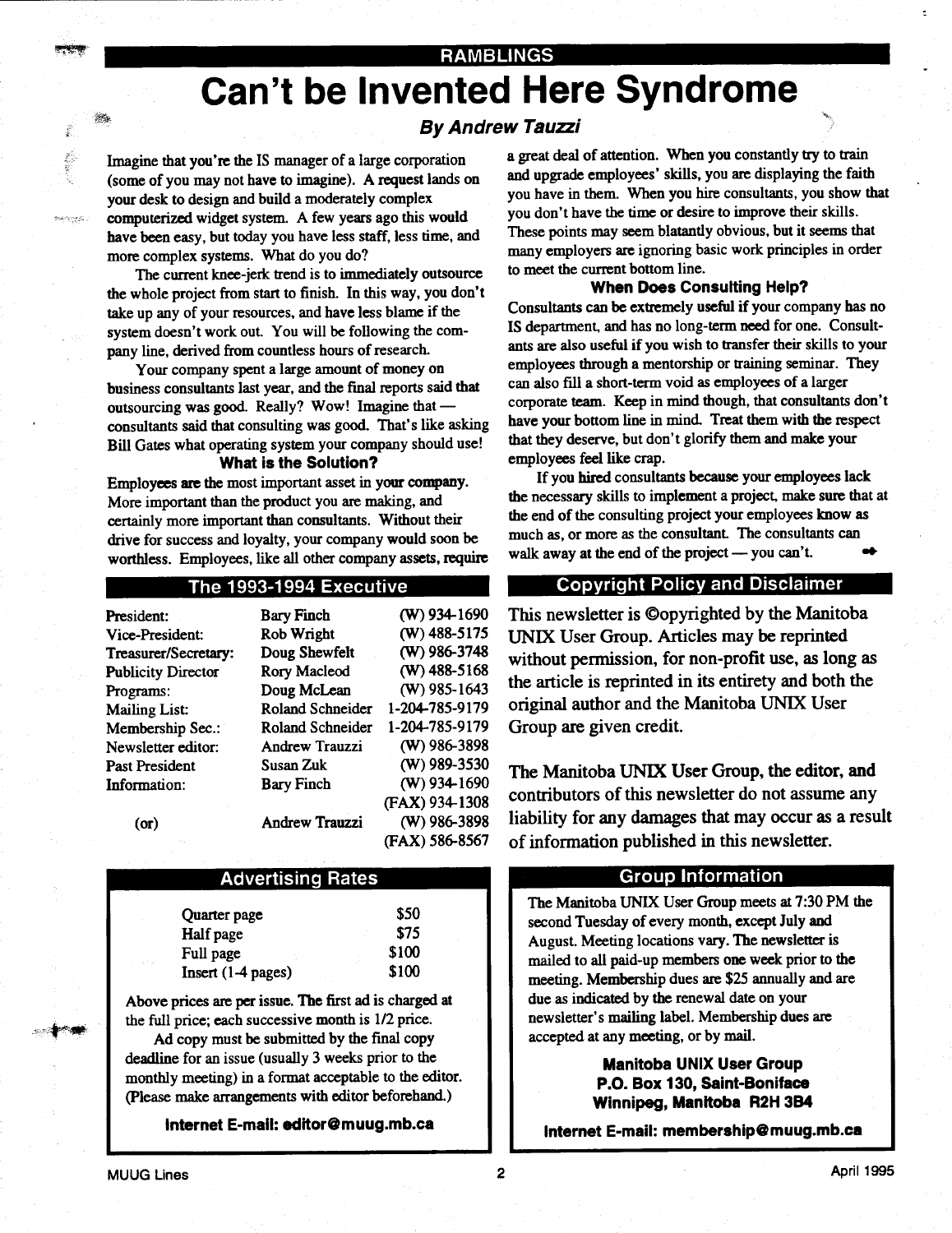## PRESIDENT'S CORNER A Few Net Points

By Bary Finch

As I had announced at our last meeting, I have mailed out a number of the refund cheques for our former MONA users that had a credit remaining in their MONA membership. There were only about 30 cheques sent out as that was all the cheques that we had! Unfortunately (or fortunately) the board doesn't tend to write many cheques, so we don't tend to reorder cheques when we still have (seemingly) plenty left.

 

As for the remaining former MONA members whom have not yet received cheques, please be patient. I will be issuing cheques to all of you as soon as our new cheques arrive. Unfortunately, we had our ordered cheques arrive, but they had mistakes on them and we had to return them . So now we wait for the next cheque order to arrive. As soon as they're here, I'll mail them out!

The other refund requirement is the UniForum members that never received memberships, due to UniForum Canada closing up . Once again, these refunds are waiting for the same cheque order that is delaying the MONA refunds. So, you UniForum members-to-be know who you are, and you will be getting a refund cheque just as soon as our cheque order arrives. Sorry for the delay!

Our presenter next month will be by David Hodge, Director, Technology Services of The North West Company. David will be presenting as a local Winnipeg company, and what they're doing with UNIX. I highly recommend this topic, but I may be prejudiced as I work for The North West

Company, and David is my boss!

Regardless, David will be presenting an overview of what The North West Company is, and how they (we) are using UNIX in core technologies of the business. This will give people a good idea of how UNIX is more and more becoming the main stream of business processing information technology.

I'm sure this will be a great presentation, but unfortunately I will not be in town to enjoy it . So our Vice-President, Rob Wright, will be hosting the meeting in my absence. Thanks again Rob!

And if someone else would enjoy the thrill of hosting meetings, we are still in need of a SIG Coordinator! We have been getting presenters out to the SIG meetings, so we are in more and more need of someone to coordinate the meetings and ensure they continue. Otherwise the SIG is in danger of shutting down. For those of you that attend regularly, this would be most unfortunate. So come forward and help out!

On another volunteer topic, I have had no response to our upcoming Firewall seminar. We could use all the help we can get for this, as any seminar requires a large coordinated effort to make it happen. This is also the time to get the seminar going, to make sure we can get all the details done for October.

Enough prompting! That's it for this month . I won't see you at the next meeting, but enjoy! w

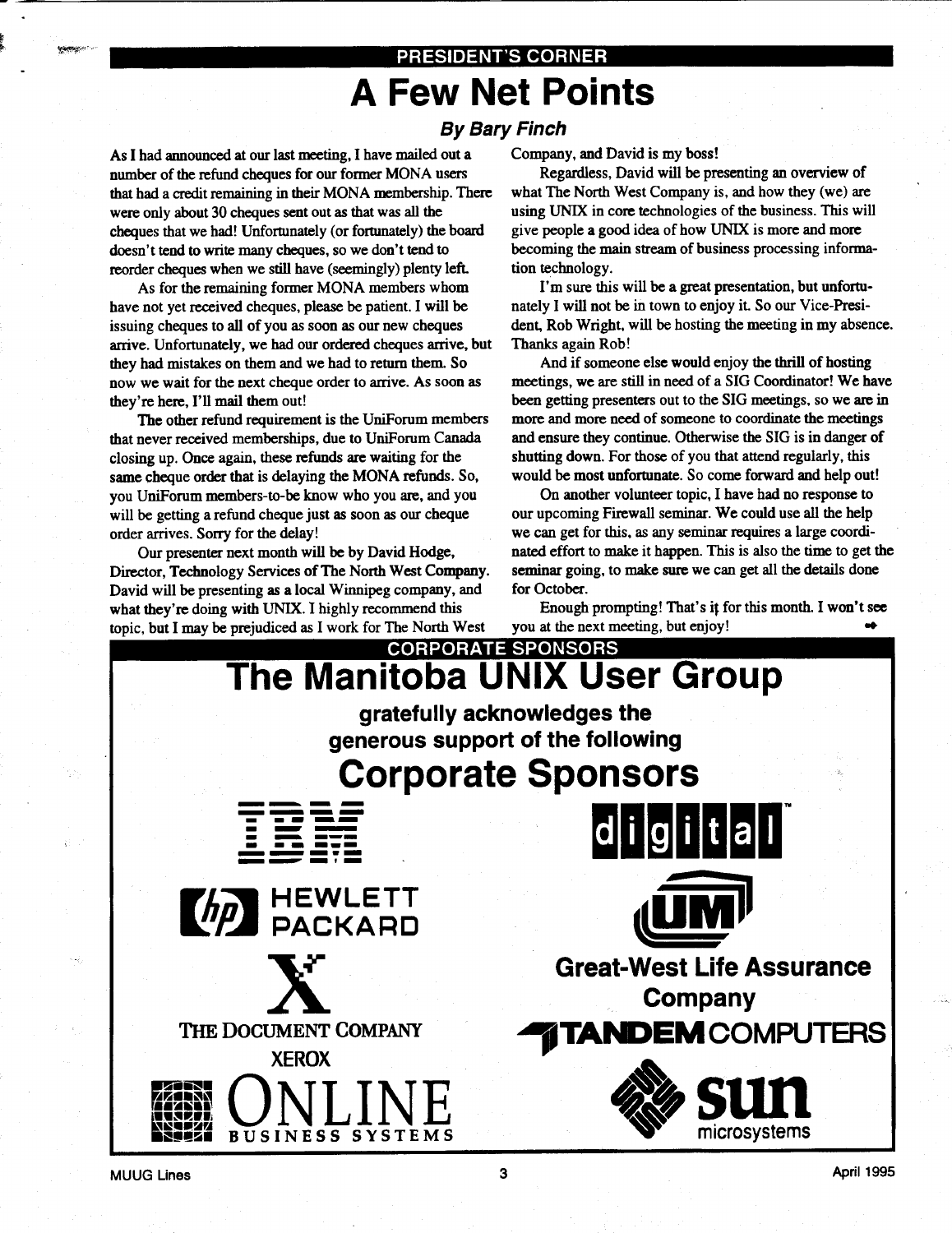## PROGRAMMING C++ O &A By Marshall P. Cline

This month's  $C++ O\&A$  completes last month's look at standards. The complete  $C++ FAQ$  is now available in a book format - Addison-

#### Question 81: What source-file-name convention is best? 'foo.C'? 'foo.cc'? 'foo.cpp'?

in anns<br>1990 - Carl

 

 

Most Un\*x compilers accept '.C' for C++ source files,  $g++$ preferring '.cc', and cfront also accepting '.c'. Most DOS and OS/ 2 compilers require ' . cpp' since DOS filesystems aren't case sensitive. Some also advocate '.cxx'. The impact of this decision is not great, since a trivial shell script can rename all . cc files into .C files. The only files that would have to be modified are the Makefiles, which is a very small piece of your maintenance costs . Note however that some versions of cfront accept a limited set of suffixes (ie: some can't handle '.cc'; in these cases it is easier to tell 'make' about CC's convention than vise versa) . **This meth**  $C \rightarrow Q\phi$ **, complex has easily**  $\mathbf{G} + \mathbf{D} \mathbf{G} \mathbf{A} \mathbf{A}$ **<br>
This meth**  $C \rightarrow Q\phi$ **, complex has easily below that the signal P. Cliffre China is the signal P. Cliffer China is the signal P. Cliffer China is the** 

You can use '.C' on DOS or OS/2 if the compiler provides a command-line option to tell it to always compile with  $C \rightarrow \text{ rules (ex:}$ 'ztc -cpp foo. C' for Zortech, 'bcc -P foo. C' for Borland, etc). Question 82: What header-file-name convention is best? 'foo.H'? 'foo.hh'? 'foo.hpp'?

The naming of your source files is cheap since it doesn't affect your source code. Your substantial investment is your source code. Therefore the names of your header files must be chosen with much greater care. The preprocessor will accept whatever name you give it in the #include line, but whatever you choose, you will want to plan on sticking with it for a long time, since it is more expensive to change (though certainly not as difficult as, say, porting to a new language).

Almost all vendors ship their  $C++$  header files using a '.h' extension, which means you can reliably do things like: #include <iostream .h>

Some sites use '.H' for their own internally developed header files, but most simply use '.h'.

Question 83: Are there any lint-like guidelines for  $C++?$ Yes, there are some practices which are generally considered dangerous. However none of these are universally 'bad', since situations arise when even the worst of these is needed:

- a class 'X's assignment operator should return '\*this' as an 'X&' (allows chaining of assignments)
- a class with any virtual fns ought to have a virtual destructor
- a class with any of {dtor, assignment-op, copy-ctor} generally needs all 3
- a class 'X's copy-ctor and assignment-op should have 'const' in the param: 'X::X(const X&)' and 'X& X::operator=(const X&)' respectively
- always use initialization lists for class sub-objects rather than assignment the performance difference for user-defined classes can be substantial  $(3x!)$
- many assignment operators should start by testing if 'we' are 'them'; ex:
	- X& X : :operator=(const X& x)

if (this  $==$  &x) return \*this;

// . . .normal assignment duties . . .

return \*this; }

sometimes there is no need to check, but these situations generally correspond to when there's no need for an explicit userspecified assignment op (as opposed to a compiler-synthesized

assignment-op).

• in classes that define both '+=', '+' and '=', 'a+=b' and 'a=a+b' should generally do the same thing; ditto for the other identities of builtin types (ex:  $a+=1$  and  $+a$ ;  $p[i]$  and  $*(p+i)$ ; etc). This can be enforced by writing the binary ops using the 'op=' forms; ex:

• operator+(const X& a, const X& b)

- 
- $X$  ans =  $a$ ;

ans  $+= b$ :

return ans; }

This way the 'constructive' binary ops don't even need to be friends. But it is sometimes possible to more efficiently implement common ops (ex: if class 'X' is actually 'String', and '+=' has to reallocate/copy string memory, it may be better to know the eventual length from the beginning).

#### SECTION 14: C++/Smalltalk differences and keys to learning C++

Ouestion 84: Why does C++'s FAQ have a section on Smalltalk? Is this Smalltalk-bashing?

The two 'major' OOPLs in the world are C++ and Smalltalk. Due to its popularity as the OOPL with the second largest user pool, many new C++ programmers come from a Smalltalk background. This section answers the questions:

- what's different about the two languages
- what must a Smalltalk-turned-C++ programmer know to master C++ This section does NOT attempt to answer the questions:
- which language is 'better'?
- why is Smalltalk 'bad'?

Nor is it an open invitation for some Smalltalk terrorist to slash my tires while I sleep (on those rare occasions when I have time to rest these days :-).

#### Question 85: What's the difference between C++ and Smalltalk?

There are many differences such as compiled vs perceived-asinterpreted, pure vs hybrid, faster vs perceived-as-slower, etc. Some of these aren't true (ex: a large portion of a typical Smalltalk program can be compiled by current implementations, and some Smalltalk implementations perform reasonably well). But none of these affect the programmer as much as the following three issues : • static typing vs dynamic typing ('strong' and 'weak' are synonyms)

- how you use inheritance
- value vs reference semantics

The first two differences are illuminated in the remainder of this section; the third point is the subject of the section that follows.

If you're a Smalltalk programmer who wants to learn C++, you'd be very wise to study the next three questions carefully. Historically there have been many attempts to 'make' C++ look/ act like Smalltalk, even though the languages are very Very different. This hasn't always led to failures, but the differences are significant enough that it has led to a lot of needless frustration and expense. The quotable quote of the year goes to Bjarne Stroustrup at the 'C++ 1995' panel discussion, 1990 C++-At-Work conference, discussing library design: 'Smalltalk is the best Smalltalk around' .

Dr. Marshall P. Cline is the founder and President of Paradigm Shift, Inc., a firm that specializes in on-site training for  $C++$ , OOD,  $OOA$ , consulting, and reusable/extensible  $C++$  class libraries. For more information, send e-mail to "info @ parashift.com". M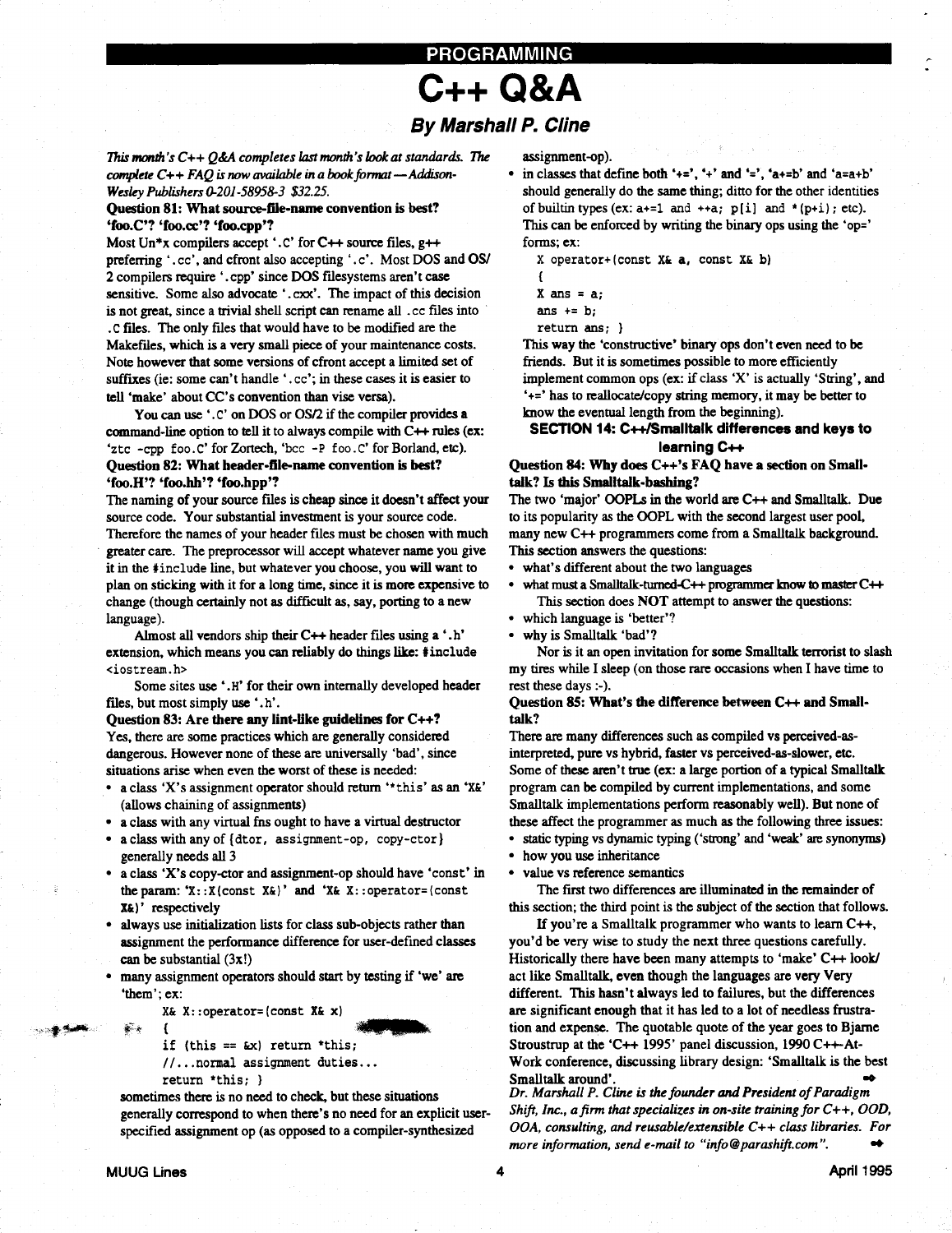### HANDS-ON UNIX Q&A Originally Compiled by Ted Timar

Submitted by Andrew Trauzzi

This month's UNIX Q&A examines some shell issues.

 $\mathcal{L}^{\text{op}}$ 

#### Question 1: I would like to know more about the differences between the various shells. Is this information available some place?

A very detailed comparison of sh, csh, tcsh, ksh, bash, zsh, and rc is available via anon. ftp in several places: c s .uwp .edu (131 .210 .1 .4) :pub/vi/shell-100 .BetaA .Z alf.uib.no (129.177.30.3):pub/lpf/misc/shell-100 .BetaA .Z

utsun.s.u-tokyo.ac.jp (133.11.11.11):misc/vi/shell-100 .BetaA .Z

This file compares the flags, the programming syntax, input/output redirection, and parameters/shell environment variables. It doesn't discuss what dot files are used and the inheritance for environment variables and functions.

#### A Very Brief Look at Unix History

Unix history goes back to 1969 and the famous "little-used PDP-7 in a corner" on which Ken Thompson, Dennis Ritchie (the R in K&R) and others started work on what was to become Unix. The name "Unix" was intended as a pun on Multics (and was written "Unics" at first -- UNiplexed Information and Computing System).

For the first 10 years, Unix development was essentially confined to Bell Labs. These initial versions were labeled "Version n" or "Nth Edition" (of the manuals), and were for DEC's PDP-11 (16 bits) and later VAXen (32 bits). Some significant versions include:

- V1 (1971): 1st Unix version, in assembler on a PDP-11/20. Included file system, fork(), roff, ed. Was used as a text processing tool for preparation of patents. Pipe() appeared first in V2!
- V4  $(1973)$ : Rewritten in C, which is probably the most significant event in this OS's history: it means Unix can be ported to a new hardware in months, and changes are easy. The C language was originally designed for the Unix operating system, and hence there is a strong synergy between C and Unix.
- V6 (1975): First version of Unix widely available outside Bell Labs (esp. in universities). This was also the start of Unix diversity and popularity. <sup>1</sup> .xBSD (PDP-11) was derived from this version. J. Lions published "A commentary on the Unix Operating System" based on V6.
- V7 (1979): For many, this is the "last true Unix", an "improvement over all preceding and following Unices" [Bourne]. It included full K&R C, uucp, Bourne shell. V7 was ported to the VAX as 32V. The V7 kernel was a mere 40 Kbytes!

Here (for reference) are the system calls of V7: \_exit, access, acct, alarm, brk, chdir, chmod, chown, chroot, close, creat, dup, dup2, exec\*, exit, fork, fstat, ftime, getegid, geteuid, getgid, getpid,

getuid, gtty, indir, ioctl, kill, link, lock, lseek, mknod, mount, mpxcall, nice, open, pause, phys, pipe, pkoff, pkon, profil, ptrace, read, sbrk, setgid, setuid, signal, stat, stime, stty, sync, tell, time, times, umask, umount, unlink, utime, wait, write .

These Vn versions were developed by the Computer Research Group (CRG) of Bell Labs. Another group, the Unix System Group (USG), was responsible for support . A third group at Bell Labs was also involved in Unix development, the Programmer's WorkBench (PWB), to which we owe, for example, sccs, named pipes and other important ideas. Both groups were merged into Unix System Development Lab in 1983.

Work on Unix continued at Bell Labs in the 1980s. The V series was further developed by the CRG (Stroustrup mentions V10 in the 2nd edition of his book on  $C++$ ), but we don't seem to hear much about this otherwise. The company now responsible for Unix (System V) is called Unix System Laboratories (USL) and is majority-owned by AT&T.

But much happened to Unix outside AT&T, especially at Berkeley (where the other major flavor comes from) . Vendors (esp. of workstations) also contributed much (e.g. Sun's NFS).

The book "Life with Unix" by Don Libes and Sandy Ressler is fascinating reading for anyone interested in Unix, and covers a lot of the history, interactions, etc.. Much in the present section is summarized from this book.

#### Unix Glossary

- Chorus: message-passing microkernel, may form basis for a future release of SV. Chorus already have SVR4 running on top (binary-compatible).
- DCE (Distributed Computing Environment, from OSF) : Includes RPC (Apollo's NCS), directory service (local based on DNS, global on X .500), time, security, and threads services, DFS (distrib. file system), .... OSindependent.
- DME (Distributed Management Environment, from OSF): future.
- FFS (Fast File System): from Berkeley, 1983. Equivalent (exact?) of UFS in SunOS. Has notions such as cylinder groups, fragments.

Mach: modern kernels from CMU (Carnegie Mellon University) on which many Unices and other OSs are based (e.g. OSF/1, MacMach, ...): - 2.5: monolithic kernel with 4.2BSD - 3.0: microkernel with BSD Unix server in user space (and other OSs, e.g. MS-DOS) Newsgroup: comp.os.mach

MFS (Memory File System) :

NeWS (Network extensible Window System), from Sun? : PostScript-based, networked, toolkits (and even clients) loaded in server. Part of OpenWindows.

(Continued in Next Month's Column)

5